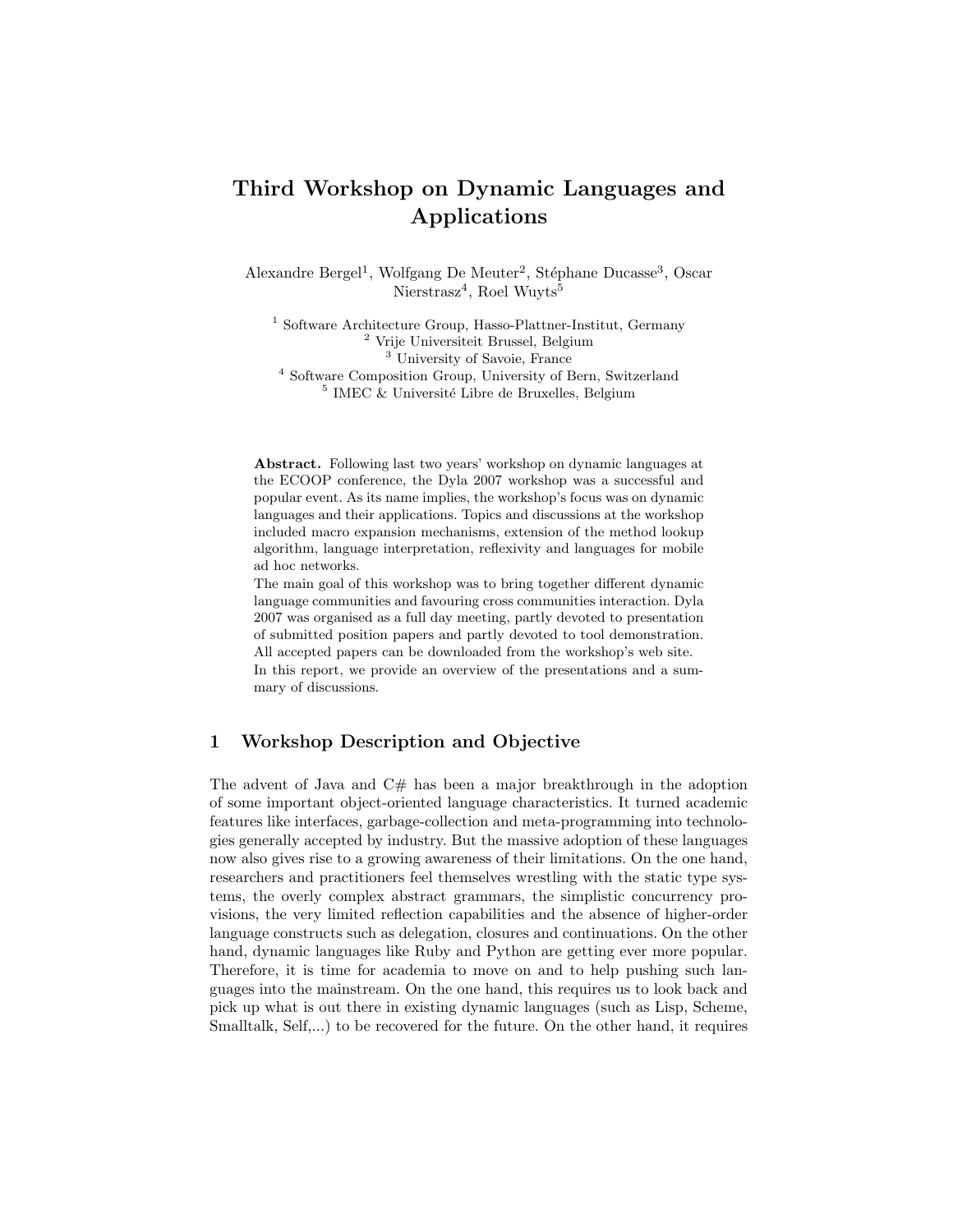2 A. Bergel et al.

us to further explore the power of future dynamic language constructs in the context of new challenging fields such as aspect-orientation, pervasive computing, mobile code, context-aware computing, etc.

The goal of this workshop is to act as a forum where we can discuss new advances in the design, implementation and application of object-oriented languages that radically diverge from the statically typed class-based reflectionless doctrine. The goal of the workshop is to discuss new as well as older "forgotten" languages and features in this context. Topics of interest include, but are certainly not limited to:

- agents, actors, active object, distribution, concurrency and mobility
- delegation, prototypes, mixins
- first-class closures, continuations, environments
- reflection and meta-programming
- (dynamic) aspects for dynamic languages
- higher-order objects & messages
- ... other exotic dynamic features which you would categorize as OO
- multi-paradigm & static/dynamic-marriages
- (concurrent/distributed/mobile/aspect) virtual machines
- optimisation of dynamic languages
- automated reasoning about dynamic languages
- "regular" syntactic schemes (cf. S-expressions, Smalltalk, Self)
- Smalltalk, Python, Ruby, Scheme, Lisp, Self, ABCL, Prolog, ...
- ... any topic relevant in applying and/or supporting dynamic languages.

In addition to the organisers, the program committee of the workshop included:

- Johan Brichau (Universit catholique de Louvain, Belgium)
- Pascal Costanza (Vrije Universiteit Brussel, Belgium)
- Erik Ernst (University of Aarhus, Denmark)
- Robert Hirschfeld (Hasso-Plattner-Institut, University of Potsdam, Germany)
- Matthew Flatt (University of Utah, USA)
- Dave Thomas (Bedarra Research Labs, Canada)
- Laurence Tratt (King's College London, UK)

# 2 Content

This section describes the organisation aspects of the workshop. The accepted papers and workshop slides can be found on the workshop's website<sup>[1](#page-1-0)</sup>.

<span id="page-1-0"></span> $^1$  <dyla2007.unibe.ch>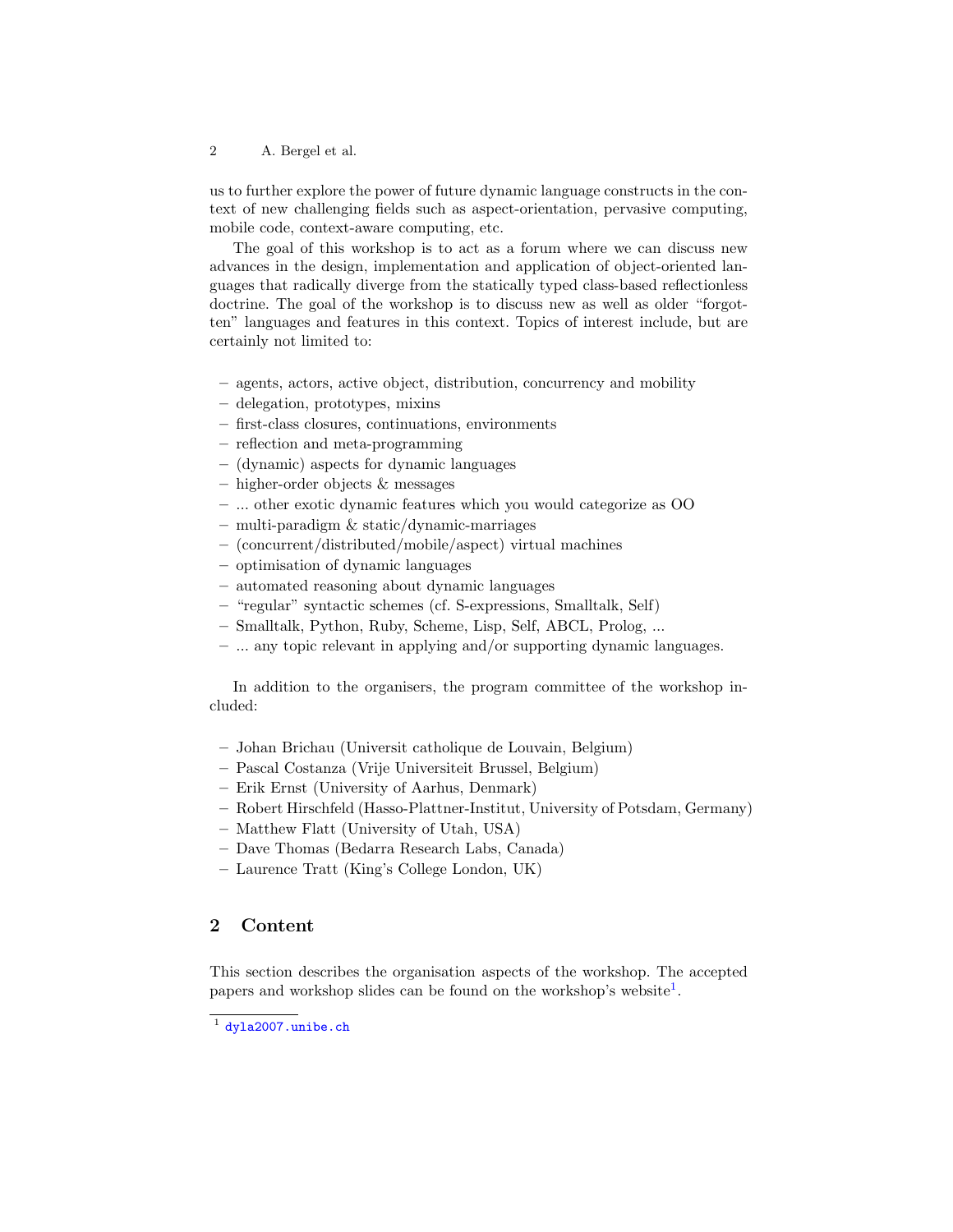Contrasting compile-time meta-programming in Metalua and Converge – Fabien Fleutot and Laurence Tratt

Powerful, safe macro systems allow programs to be programatically constructed by the user at compile-time. Such systems have traditionally been largely confined to LISP-like languages and their successors. In this paper we describe and compare two modern, dynamically typed languages Converge and Metalua, which both have macro-like systems. We show how, in different ways, they build upon traditional macro systems to explore new ways of constructing programs.

This presentation raised several questions regarding differences with other macro mechanism such as the one of Lisp-like languages. Also some issues regarding hygienic were successfully addressed by the presenter.

Relevant references related to this work are:

- The Converge programming language<sup>[2](#page-2-0)</sup> [\[Tra05\]](#page-6-0)
- Metalua<sup>[3](#page-2-1)</sup>

#### Collective Behavior – Adrian Kuhn

When modelling a system, often there are properties and operations related to a group of objects rather than to a single object only. For example, given a person object with an income property, the average income applies to a group of persons as a whole rather than to a single person. In this paper we propose to extend programming languages with the notion of collective behavior. Collective behavior associates custom behavior with collection instances, based on the type of its elements. However, collective behavior is modeled as part of the element's rather than the collection's class. We present a proof-of-concept implementation of collective behavior using Smalltalk, and validate the usefulness of collective behavior considering a real-life case study: 20% of the case-studys domain logic is subject to collective behavior.

The need for an accurate comparison with C++ templates was a good point raised by the audience. This will be addressed in future work, which also cover a formal description of the semantics.

## How to not write Virtual Machines for Dynamic Languages – Carl Friedrich Bolz and Armin Rigo

Typical modern dynamic languages have a growing number of implementations. We explore the reasons for this situation, and the limitations it imposes on open source or academic communities that lack the resources

<span id="page-2-0"></span><sup>2</sup> [convergepl.org/](http://convergepl.org/)

<span id="page-2-1"></span><sup>3</sup> <metalua.luaforge.net>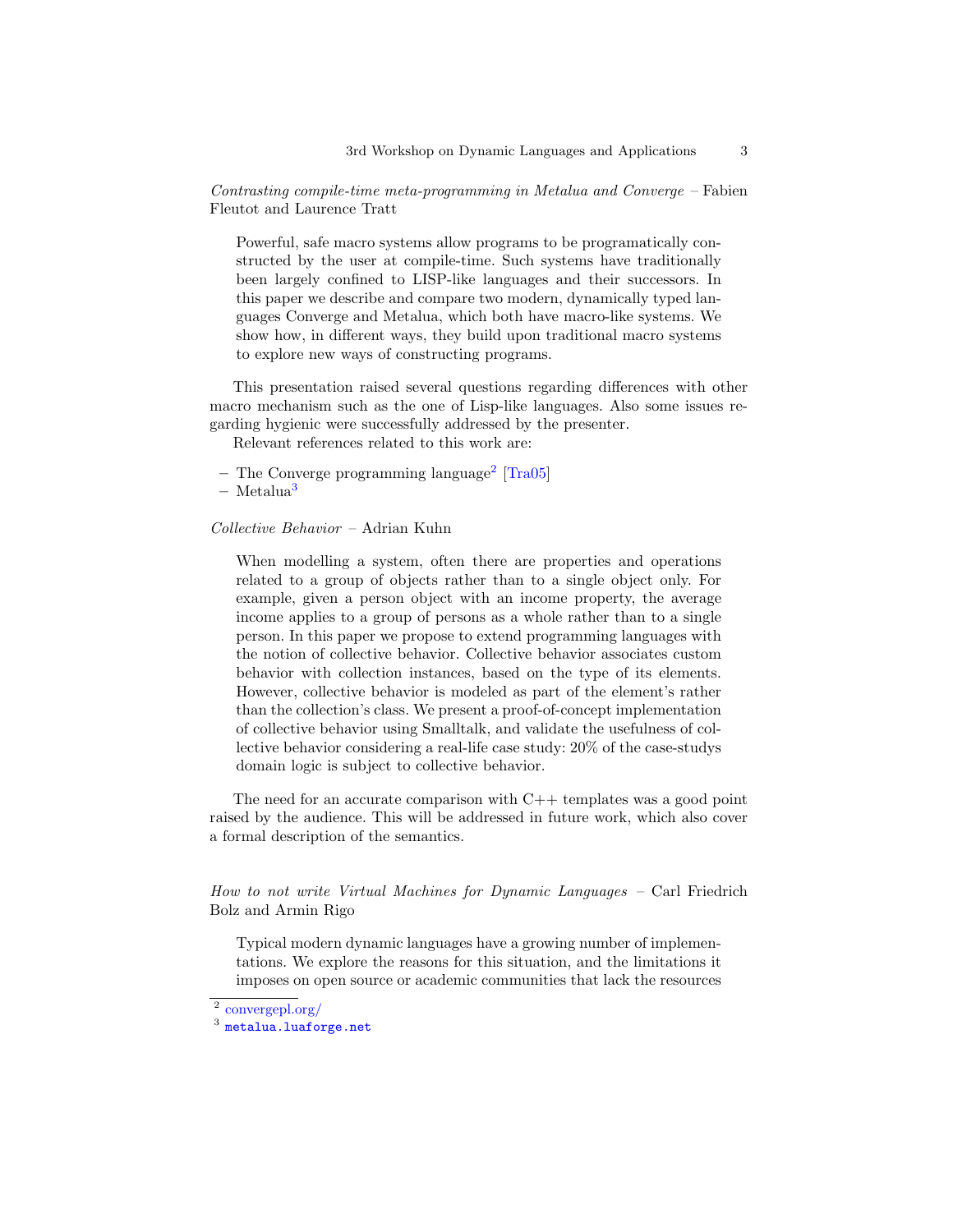#### 4 A. Bergel et al.

to fine-tune and maintain them all. It is sometimes proposed that implementing dynamic languages on top of a standardized general-purpose object-oriented virtual machine (like Java or .NET) would help reduce this burden. We propose a complementary alternative to writing custom virtual machine (VMs) by hand, validated by the PyPy project: flexibly generating VMs from a high-level "specification", inserting features and low-level details automatically – including good just-in-time compilers tuned to the dynamic language at hand. We believe this to be ultimately a better investment of efforts than the development of more and more advanced general-purpose object oriented VMs. In this paper we compare these two approaches in detail.

This presentation was preceded with a very convincing demonstration. A small interpret for a reverse polish notation calculator has been implemented. Very aggressive optimisations resulted in an highly optimised generated compiler for this calculator. Discussions were mainly about VM performance, especially when compared with Hotspot. Implementing Java on top of PyPy in order to assess VM performance was suggested. More information about PyPy is avail-able online<sup>[4](#page-3-0)</sup>.

## On the Interaction of Method Lookup and Scope with Inheritance and Nesting – Gilad Bracha

Languages that support both inheritance and nesting of declarations define method lookup to first climb up the inheritance hierarchy and then recurse up the lexical hierarchy. We discuss weaknesses of this approach, present alternatives, and illustrate a preferred semantics as implemented in Newspeak, a new language in the Smalltalk family.

Pros and cons for having explicit self and outer sends in presence of virtual classes were presented. Several questions were raised from the large audience. Some of them covered the need of virtual classes in presence of closure. Gilad's answer was that each completes the other.

#### The Reflectivity: Sub-Method Reflection and more – Marcus Denker

Reflection has proved to be a powerful feature to support the design of development environments and to extend languages. However, the granularity of structural reflection stops at the method level. This is a problem since without sub-method reflection developers have to duplicate efforts, for example to introduce transparently pluggable type-checkers or finegrained profilers.

<span id="page-3-0"></span> $^4$  <codespeak.net/pypy/dist/pypy/doc/news.html> and <pypy.org>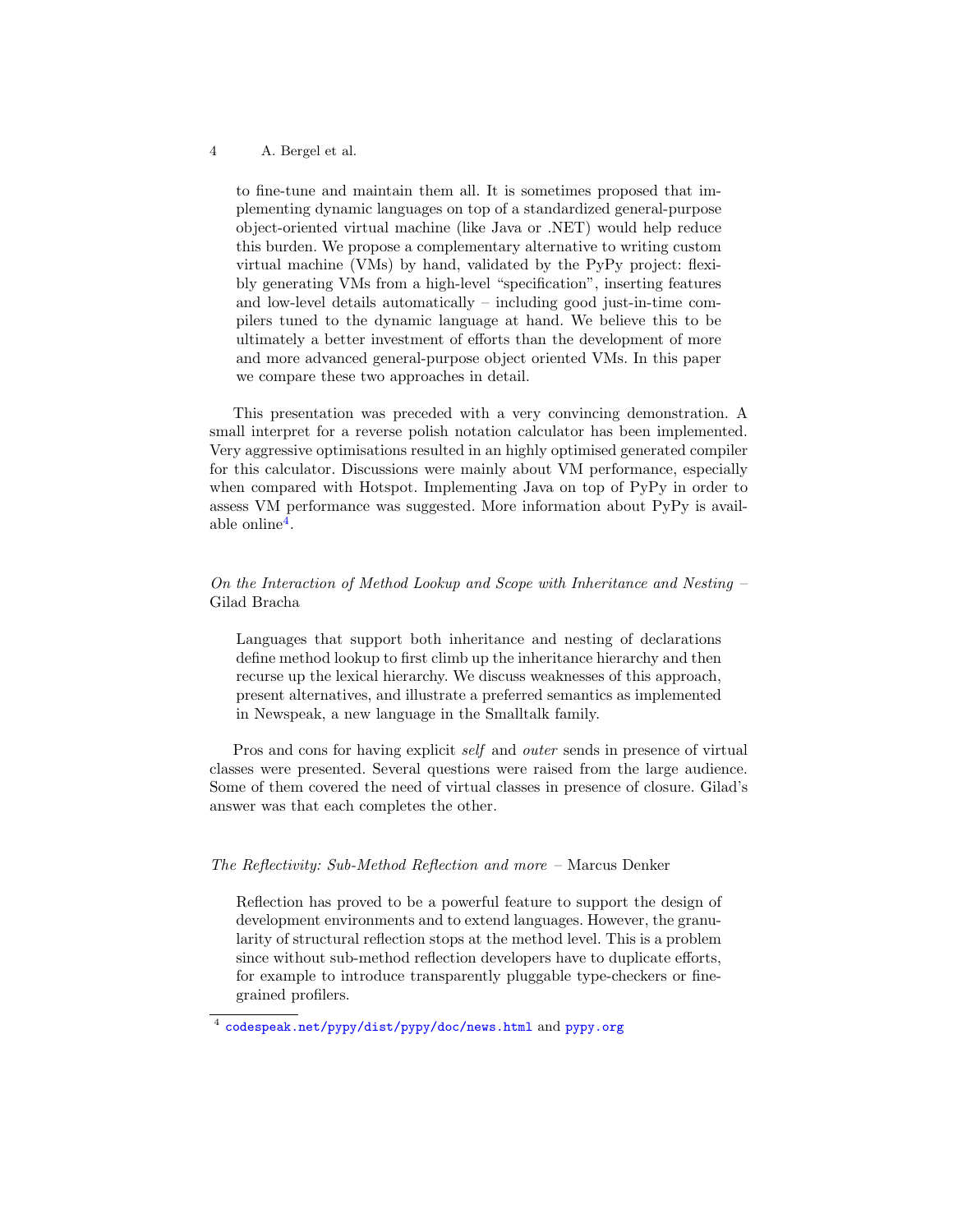This demo presents the Reflectivity, a Smalltalk system that improves support for reflection in two ways: it provides an efficient implementation of sub-method structural reflection and a simplified and generalized model of partial behavioral reflection. We present examples that use the new reflective features and discuss possible future work.

A number of questions were raised concerning the memory overhead. This appears to be largely due to the architecture of VMs, which are bytecode based. AST compression is part of the future work.

Some work related to this presentation<sup>[5](#page-4-0)</sup> are *Sub-Method Reflection* [\[DDLM07\]](#page-5-0). Unanticipated Partial Behavioral Reflection [\[RDT07\]](#page-6-1) and Higher Abstractions for Dynamic Analysis [\[DGL06\]](#page-6-2).

### AmbientTalk/2: Object-oriented Event-driven Programming in Mobile Ad hoc Networks – Elisa Gonzalez

The recent progress of wireless networks technologies and mobile hardware technologies has led to the emergence of a new generation of applications. These applications are deployed on mobile devices equipped with wireless infrastructure which collaborate spontaneously with other devices in the environment forming mobile ad hoc networks. Distributed programming in such setting is substantially complicated by the intermittent connectivity of the devices in the network and the lack of any centralized coordination facility. Any application designed for mobile ad hoc networks has to deal with these new hardware phenomena. Because the effects engendered by such phenomena often pervade the entire application, an appropriate computational model should be developed that eases distributed programming in a mobile network by taking these phenomena into account from the ground up. In the previous ECOOP edition, we presented and demonstrated AmbientTalk, a distributed object-oriented programming language specially designed for mobile ad hoc networks. This demonstration showcases AmbientTalk/2, the latest incarnation of

the AmbientTalk programming language which supplants its predecessor while preserving its fundamental characteristics. The language is still a so-called ambient-oriented programming language which allow objects to abstract over transient network failures. This demo will highlight the new design choices in AmbientTalk/2 and the rationale behind them. The most important ones are the adoption of an event-driven concurrency model that provides AmbientTalk/2 with finer grained distribution abstractions making it highly suitable for composing service objects across a mobile network, and the integration of leasing techniques for distributed memory management.

The demo is conceived as a hands-on experience in using the main features of the language where we show and discuss the following:

<span id="page-4-0"></span> $^5$  <scg.unibe.ch/Research/Reflectivity/>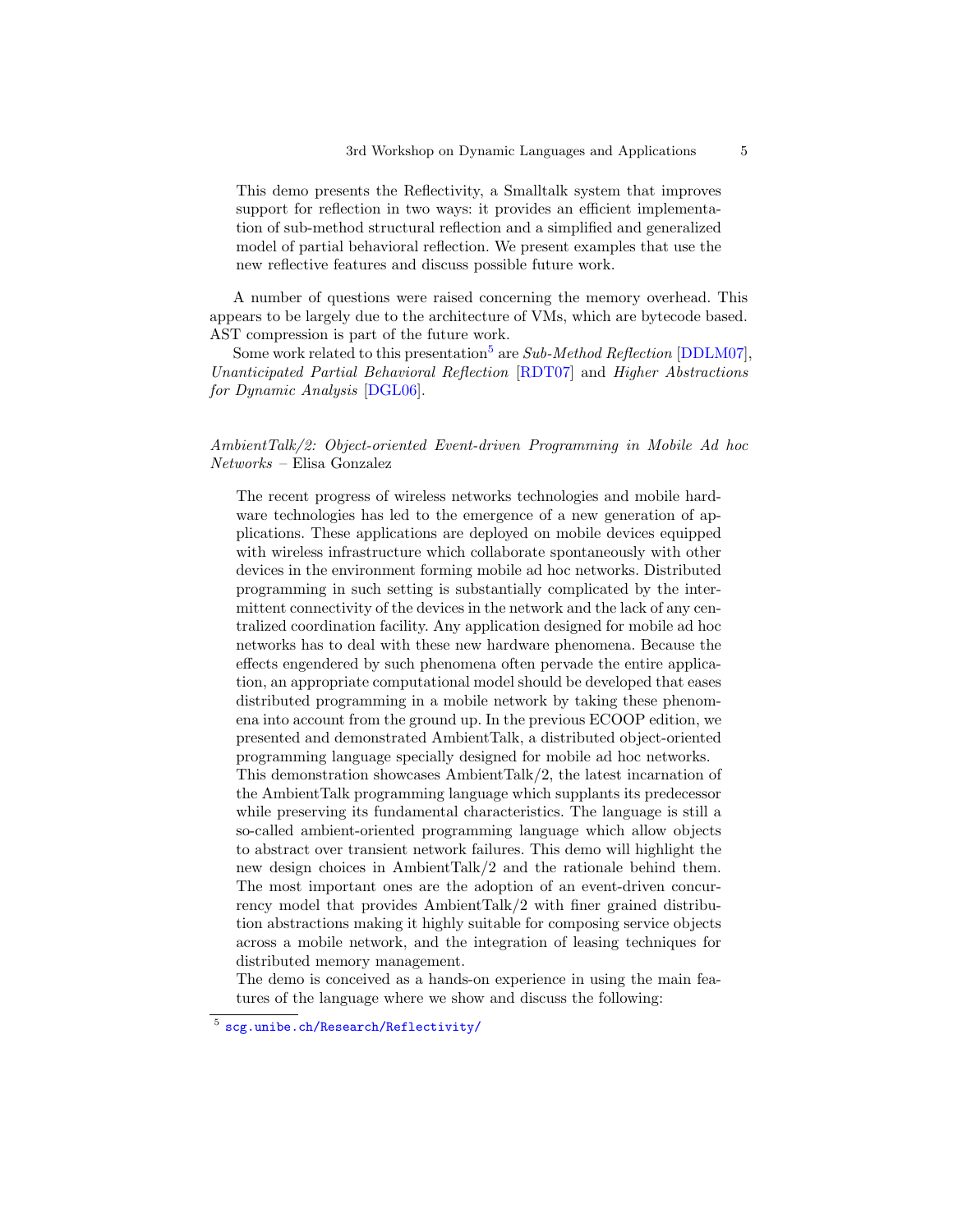- 6 A. Bergel et al.
	- The development of an ambient application from ground up that illustrates the simplicity and expressive power of AmbientTalk/2.
	- While developing the application, participants become gradually acquainted with AmbientTalk/2's concurrency and distribution object models as well as the dedicated language constructs to deal with partial failures, service discovery and distributed memory management.
	- We demonstrate how ambient applications actually behave in a reallife context by showing the execution of a small yet representative application on several portable devices such as laptops and smart phones.

AmbientTalk/2 is available at <prog.vub.ac.be/amop> with documentation and examples.

This very convincing demonstration used a personal digital assistant to communicate to a laptop using a wireless communication protocol. AmbientTalk [\[DCMTD06\]](#page-5-1) proves to be more expressive than traditional programming languages, especially about error recovery.

# 3 Conclusion

Most of the presentations and discussions of Dyla'07 present extensions of traditional dynamic languages. For example Metalua augments lua with an expressive macro mechanism, Converge is a Python dialect, Newspeak a Smalltalk dialect, and AmbientTalk a Self-like language. Comments and encouragement expressed by the audience asserted that dynamic languages constitute a viable research area. Efforts for experimentation and prototyping are greatly reduced in presence of a dynamic type system.

Dyla'07 lived up to its expectations, with high-quality presentations and demonstrations. Discussion were lively and stimulating.

#### Acknowledgments

We wish to thank Michael Cebulla and Jan Szumiec for their precious support. We also wish to thank all the participants.

## References

- <span id="page-5-1"></span>DCMTD06. Jessie Dedecker, Tom Van Cutsem, Stijn Mostinckx, and Wolfgang De Meuter Theo D'Hondt. Ambient-oriented programming in ambienttalk. In Dave Thomas, editor, Proceedings of the 20th European Conference on Object-Oriented Programming (ECOOP '06), volume 4067, pages 230–254. Springer-Verlag, 2006.
- <span id="page-5-0"></span>DDLM07. Marcus Denker, Stéphane Ducasse, Adrian Lienhard, and Philippe Marschall. Sub-method reflection. Journal of Object Technology, 6(9), September 2007. To appear.